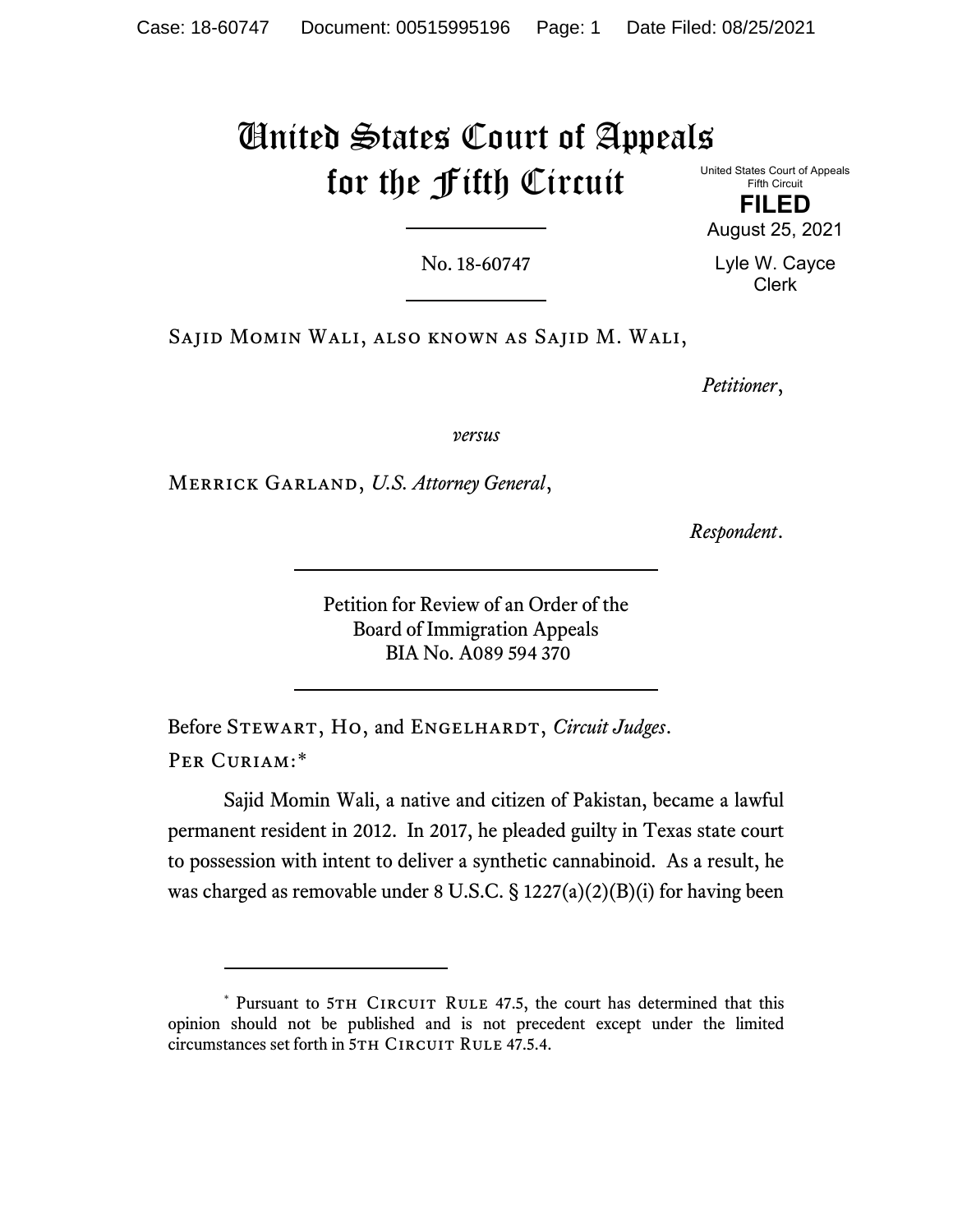convicted of a state-law crime relating to a controlled substance defined in the Controlled Substances Act, 21 U.S.C. § 802.

Both the Immigration Judge and the Board of Immigration Appeals sustained that removability determination, concluding that although the Texas statute that formed the basis of Wali's conviction was broader than the Controlled Substances Act, Wali was removable because the Texas statute under which he was convicted was divisible. After the BIA issued its decision, this court decided *Alejos-Perez v. Garland*, 991 F.3d 642 (5th Cir. 2021). Under *Alejos-Perez*, the BIA's determination that Wali's statute of conviction was divisible was error. Accordingly, we grant Wali's petition for review, reverse the BIA's order, and remand for the BIA to reconsider whether Texas Penalty Group 2-A is divisible in light of *Alejos-Perez*.

I.

In July 2017, Wali pleaded guilty to possession with intent to deliver between four and four hundred grams of a synthetic cannabinoid, in violation of Texas Health and Safety Code § 481.113. That provision prohibits the possession of substances listed in Penalty Group 2-A, which includes synthetic cannabinoids, among others. *See id.* § 481.1031(b)(5). Because of this conviction, Wali was charged as removable under 8 U.S.C. §  $1227(a)(2)(B)(i)$ , which provides that an alien who "has been convicted of a violation of . . . any law or regulation of a State . . . relating to a controlled substance (as defined in [the Controlled Substances Act, 21 U.S.C. § 802]), other than a single offense involving possession for one's own use of 30 grams or less of marijuana, is deportable."

Before the Immigration Judge, Wali argued that Penalty Group 2-A includes substances that are not included in the federal controlled substance schedules. Because Penalty Group 2-A is indivisible, he argued, he was not removable based on a conviction related to a federally controlled substance.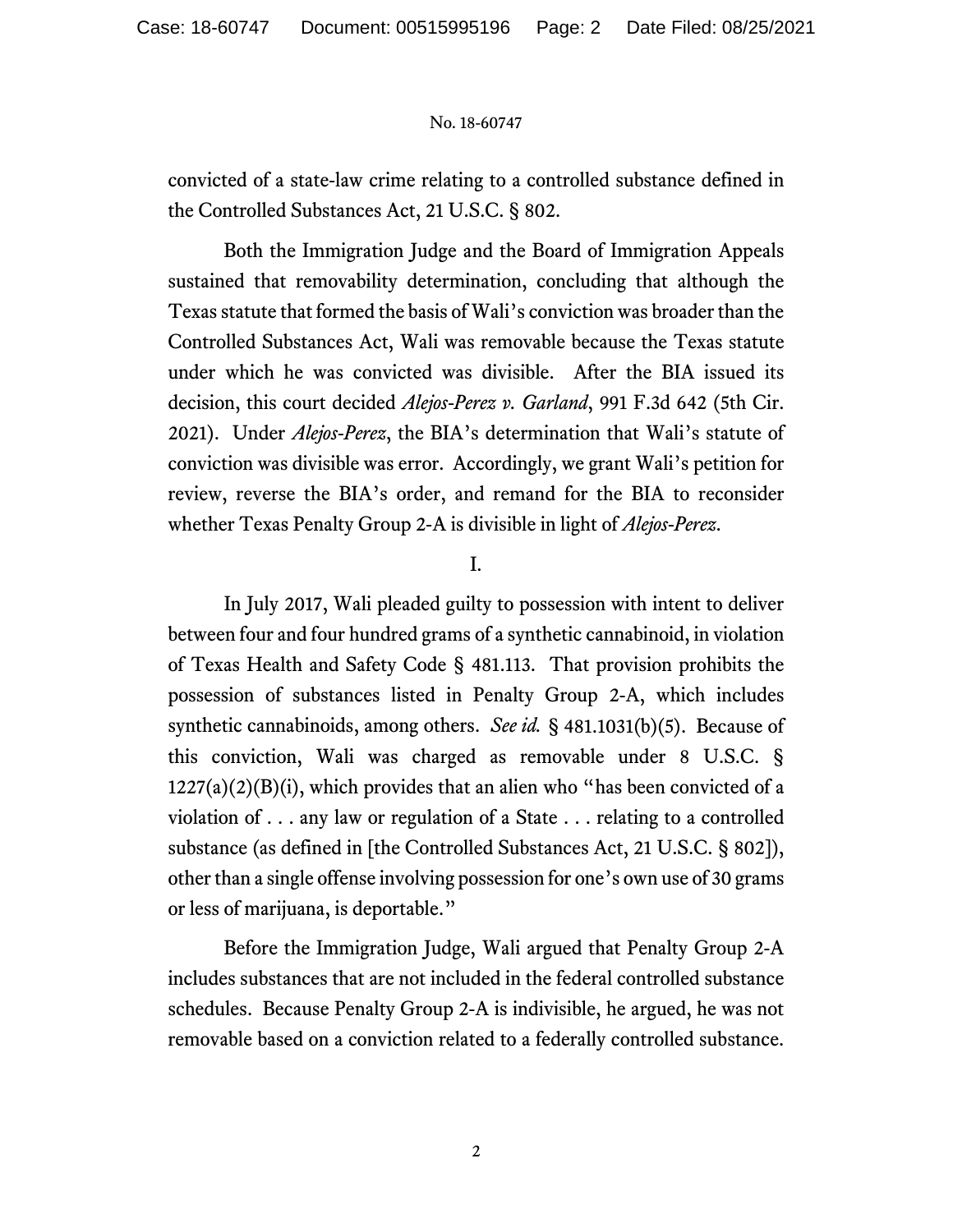Alternatively, he applied for asylum, withholding of removal, and protection under the Convention Against Torture. The Immigration Judge rejected Wali's arguments, as did the Board of Immigration Appeals. Wali timely petitioned this court for review.

# II.

Although we generally lack "jurisdiction to review any final order of removal against an alien who is removable by reason of having committed a criminal offense" relating to a controlled substance, 8 U.S.C. § 1252(a)(2)(C), we retain jurisdiction to review "questions of law," *id.* § 1252(a)(2)(D). Such review is de novo. *See Luna-Garcia v. Barr*, 932 F.3d 285, 288–89 (5th Cir. 2019). "The BIA's determination that a violation of a state . . . law relates to a controlled substance violation presents a pure question of law." *Vazquez v. Sessions*, 885 F.3d 862, 867 (5th Cir. 2018). The government bears the burden of connecting an element of the alien's conviction to a drug defined in the Controlled Substances Act. *See Mellouli v. Lynch*, 575 U.S. 798, 813 (2015).

To determine whether the elements of a state crime of conviction relate to a federally-controlled substance, "[c]ourts must . . . (1) identify the 'elements that make up the state crime of conviction' and then (2) determine whether those elements 'relate to a federally controlled substance.'" *Alejos-Perez*, 991 F.3d at 647 (quoting *Mellouli*, 575 U.S. at 811). Because we conclude that the BIA erred in identifying the elements that make up Wali's crime of conviction, we do not reach the second question.

Wali was convicted of violating a statute that prohibits possession of any substance listed in Penalty Group 2-A. See TEX. HEALTH & SAFETY CODE § 481.113. Because Penalty Group 2-A provides an alternativelyphrased list of drugs, *see id.* § 481.1031, "we must decide whether those alternative drugs constitute . . . 'multiple elements,' each of which is part of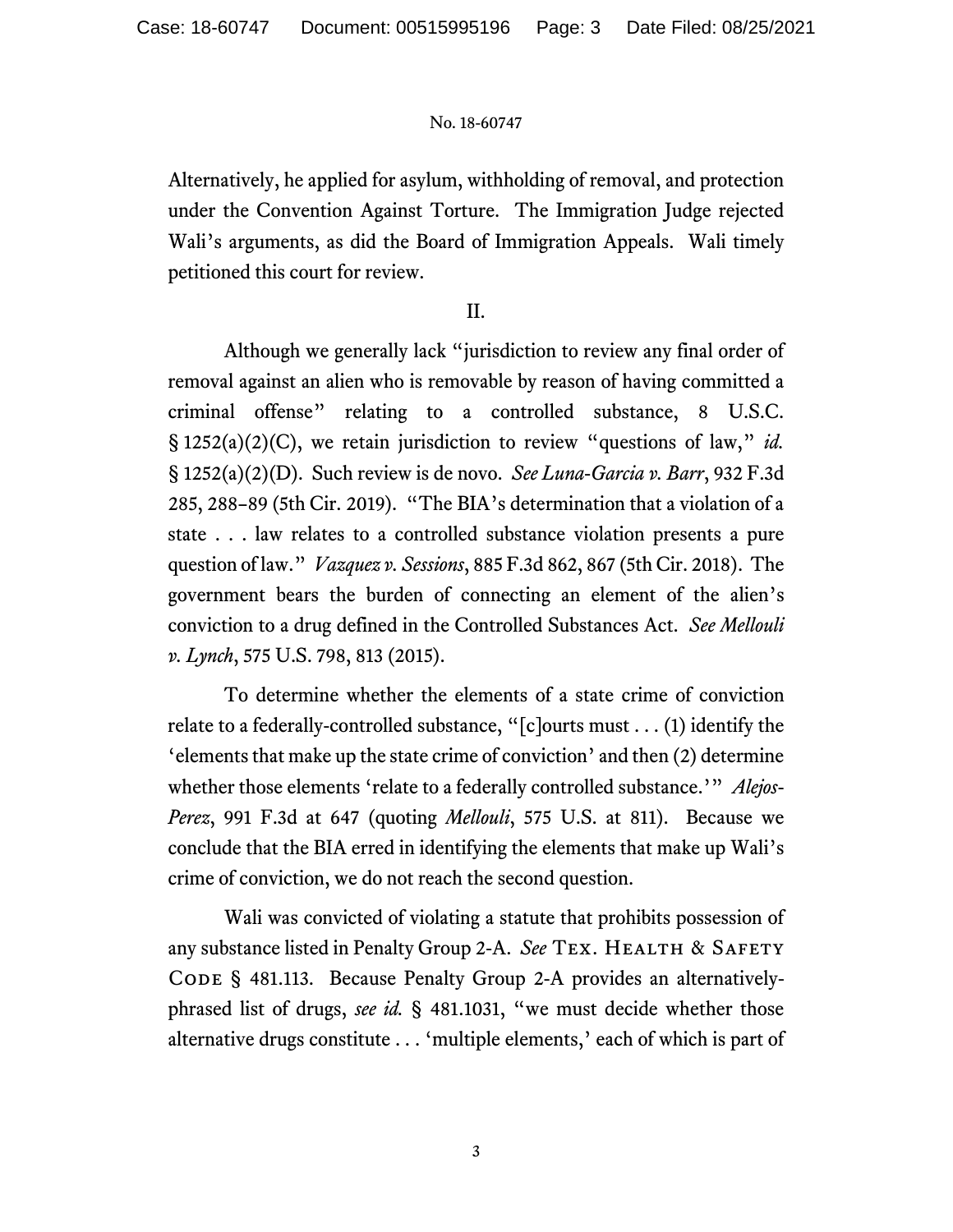a separate drug offense, or, instead, . . . 'various factual means of committing' a single drug offense." *Alejos-Perez*, 991 F.3d at 647 (quoting *Mathis v. United States*, 136 S. Ct. 2243, 2249 (2016)). "Where each drug constitutes an element of a separate crime, we call such a statute 'divisible,' because we can divide it into several crimes. Conversely, where each drug is a factual means of proving a single offense, we call such a statute 'indivisible,' because we can't divide it into several crimes." *Id.* at 647 (citation omitted).

In short, the first step in determining whether Wali is removable is deciding whether Penalty Group 2-A is divisible. "Divisibility depends on (1) the statutory text, (2) state caselaw, and (3) the record of conviction." *Id.*  at 647.

The BIA concluded that Penalty Group 2-A is divisible. But it did not engage with the text of the Texas statute in this case. Rather, it relied on two Texas appellate court decisions, *Watson v. State*, 900 S.W.2d 60 (Tex. Crim. App. 1995), and *Nichols v. State*, 52 S.W.3d 501 (Tex. App.—Dallas 2001, no pet.), which it concluded "signal[ed] the statute's divisibility." The BIAalso found that Texas jury instructions supported its conclusion that Penalty Group 2-A was divisible.

After the BIA issued its decision, this court decided *Alejos-Perez v. Garland*. In *Alejos-Perez*, the court held that the government failed to demonstrate that Penalty Group 2-A is divisible. 991 F.3d at 651. Importantly for this case, the court held that *Watson*, *Nichols*, and Texas jury instructions do not conclusively establish that Penalty Group 2-A is divisible. *See id.* at 649–51.

First, the court held that the statutory text of Penalty Group 2-A does not resolve the divisibility question because it neither "provides a list of examples nor attaches varying degrees of punishment." *Id.* at 650.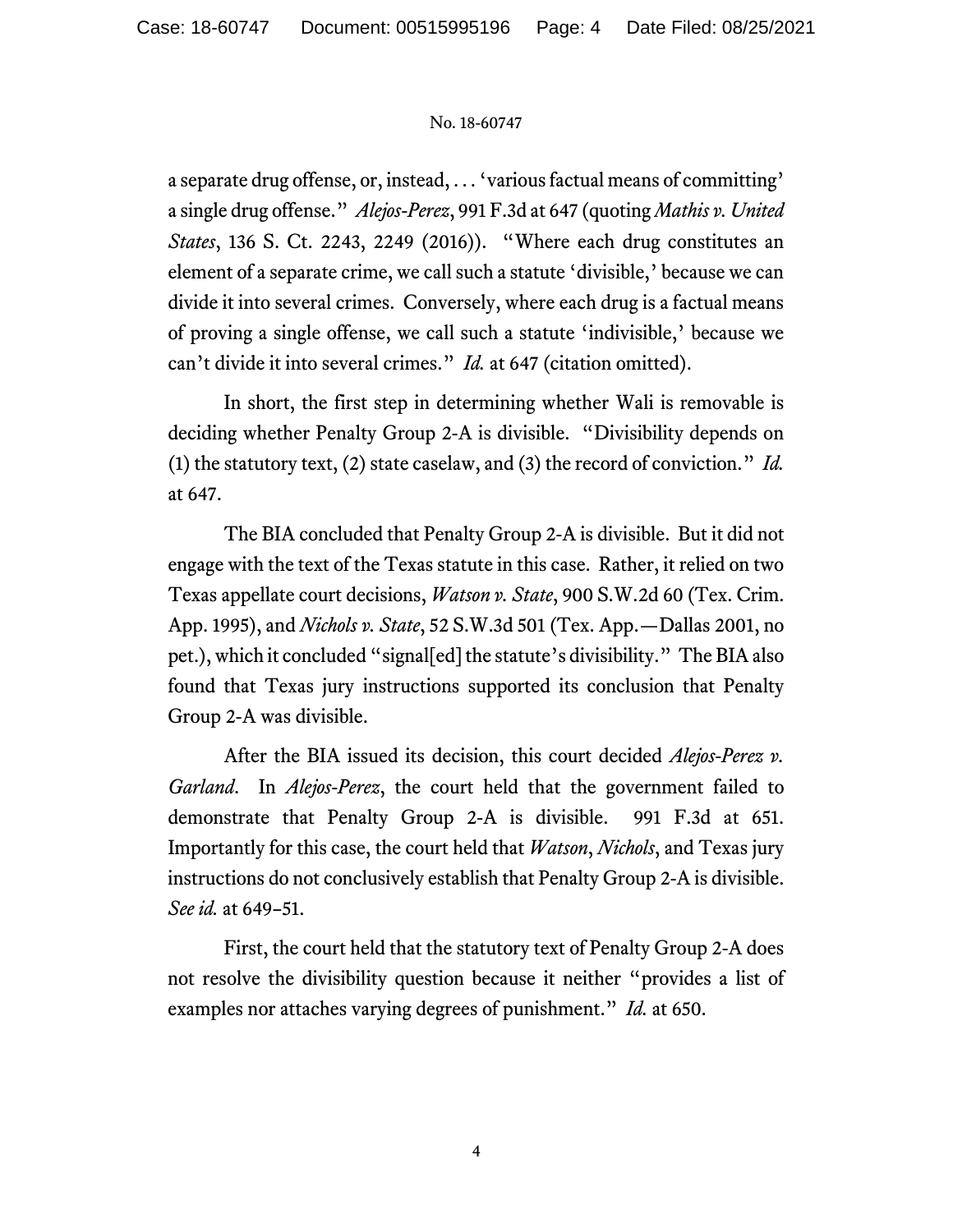Second, the court recognized that *Watson* and *Nichols* are "'mere intermediate state court opinion[s],' which . . . don't definitively resolve the issue—presumably, the higher court could come to a different conclusion." *Id.* at 650–51 (alterations in original) (quoting *United States v. Reyes*, 866 F.3d 316, 322 (5th Cir. 2017)). Neither *Watson* nor *Nichols* specifically addresses whether Penalty Group 2-A is divisible. *See id.* at 650–51 & n.18.

Finally, the court explained that if state law fails to provide clear answers, "courts can examine 'the record of a prior conviction itself.'" *Id.*  at 651 (quoting *Mathis*, 136 S. Ct. at 2256). But in doing so, the court stressed, courts should not look to jury instructions in cases where defendants, such as Wali, pleaded guilty, because those instructions will not be in the record of conviction. *Id.* at 651 n.21. What's more, "the pattern jury instructions for [for Wali's offense] are the product of a State Bar of Texas committee, which has no authority to decide state law." *Id.*

*Alejos-Perez* thus squarely rejected the BIA's rationale in this case. We therefore grant Wali's petition for review, reverse the BIA's order and remand for the BIA to analyze, with the benefit of *Alejos-Perez*, whether Penalty Group 2-A is divisible. To be sure, although the court in *Alejos-Perez* found that the government in that case failed to show that Penalty Group 2- A is divisible, the same may not necessarily be true for this case. After reviewing the information and judgment of conviction, the court concluded that "the record . . . pull[ed] in both directions," and as a result the record "d[id] not 'speak plainly' on the issue of divisibility." *Id.* at 651 (quoting *Mathis*, 136 S. Ct. at 2257). It is entirely possible that, on the information and judgment of conviction in this case, the government will be able to carry its burden of demonstrating that Penalty Group 2-A is divisible.

If, on remand, the BIA determines that Penalty Group 2-A is divisible, it should apply the modified categorical approach to determine whether the